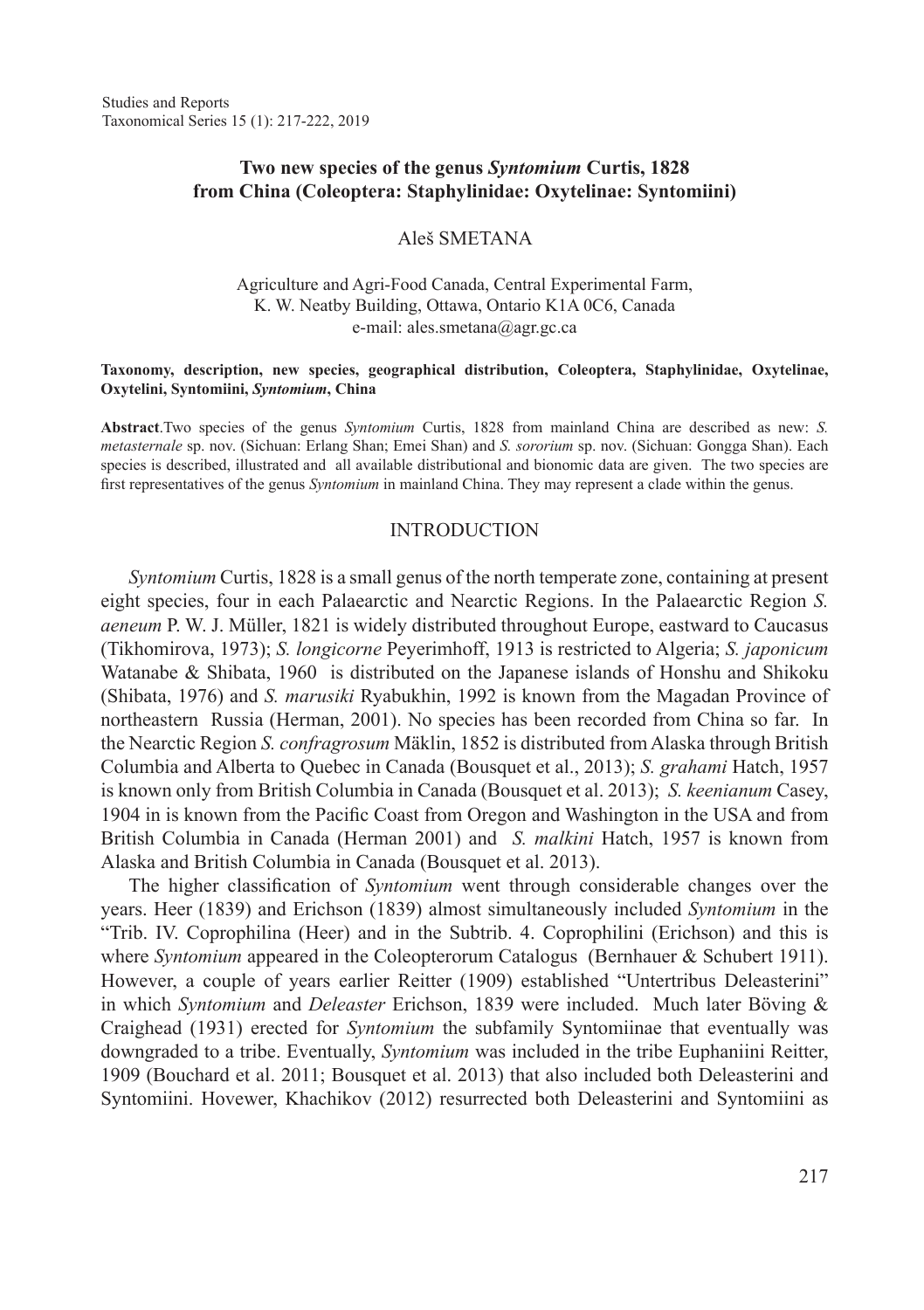tribes and this was accepted in the most recent Catalogue of Palaearctic Coleoptera (Schülke & Smetana, 2015) and I follow this concept.

# MATERIAL AND METHODS

Acronyms used in the text when referring to the deposition of the specimens are as follows:<br>APC

collection of Andreas Pütz, Eisenhüttenstadt, Germany;

- ASC collection of Aleš Smetana, deposited at The Museum of Nature and Science, Toshiba, Japan;
- CNC Canadian National Collection of Insects, Arachnids and Nematodes, Ottawa, Canada;
- IZAS Institute of Zoology, University of Chinese Academy of Sciences, Beijin, People's Republic of China;

MSC collection of Michael Schülke, Berlin, Germany.

The measurements ratios given in the descriptions are average values when more than one specimen was available. Label data for all type specimens are quoted exactly as they appear on the label.

# TAXONOMIC PART

The two new species of *Syntomium* described in this paper differ from all remaining species of the genus by the large and wide, relatively long elytra that are both at suture and at sides markedly longer than pronotum at midline and by the oversized, convex metasternum (compare Figs. 1-4). They likely form a clade within the genus.

# *Syntomium metasternale* **sp. nov.**

(Figs. 3, 4, 6)

**Type locality.** China: Sichuan Ya'an Prefecture, Tianquan Co., 9 km SE Luding, E Erlang Shan Pass, 2900 m, 29°52'N 102°18'E.

**Type material.** Holotype (♂): "CHINA: W-Sichuan 1999 Ya'an Prefecture, Tianquan Co. E Erlang Shan Pass, 2900 m 9 km SE Luding, 29°52'N 102°18'E, Gesiebe, 22.VI., leg. M. Schülke" / Sammlung M. Schülke Berlin", (MSC). Allotype (♀): "CHINA: W-Sichuan Ya'an Prefecture, TianquanCo., Erlang Shan Pass / 2900 m, 22.VI.1999, 29.52.36N, 102.17.82E leg. A. Pütz / Sammlung Andreas Pütz Eisenhüttenstadt", (APC). (see Comments). Paratypes:  $(2 \text{ } \mathcal{S} \mathcal{S})$ : same data as holotype, (ASC, MCS);  $(1 \text{ } \mathcal{S})$ : same data as allotype, (APC);  $(1 \text{ } \mathcal{S})$ : P.R. CHINA, Sichuan, Emei Shan N29°31'52.9" E103°19.57.1" , 15.vi. 2010, 2748 m, sifting 32, V. Grebennikov / CNCCOLVG OOOOO920"), (CNC).

**Description.** Black, with slight dark metallic hue; body, including abdomen, shiny; forebody with sparsely set, pale setae originating in punctures, setae denser on clypeus; antennae black, with up to three outer segments indistinctly paler, all segments with pale setae; maxillary and labial palpi black, last segment of maxillary palpus markedly narrower than preceding segment, subulate; legs black with all tarsi and tibiae usually slightly paler. Head with distinct epistomal suture, considerably shorter than across eyes wide, measured from epistomal suture to nuchal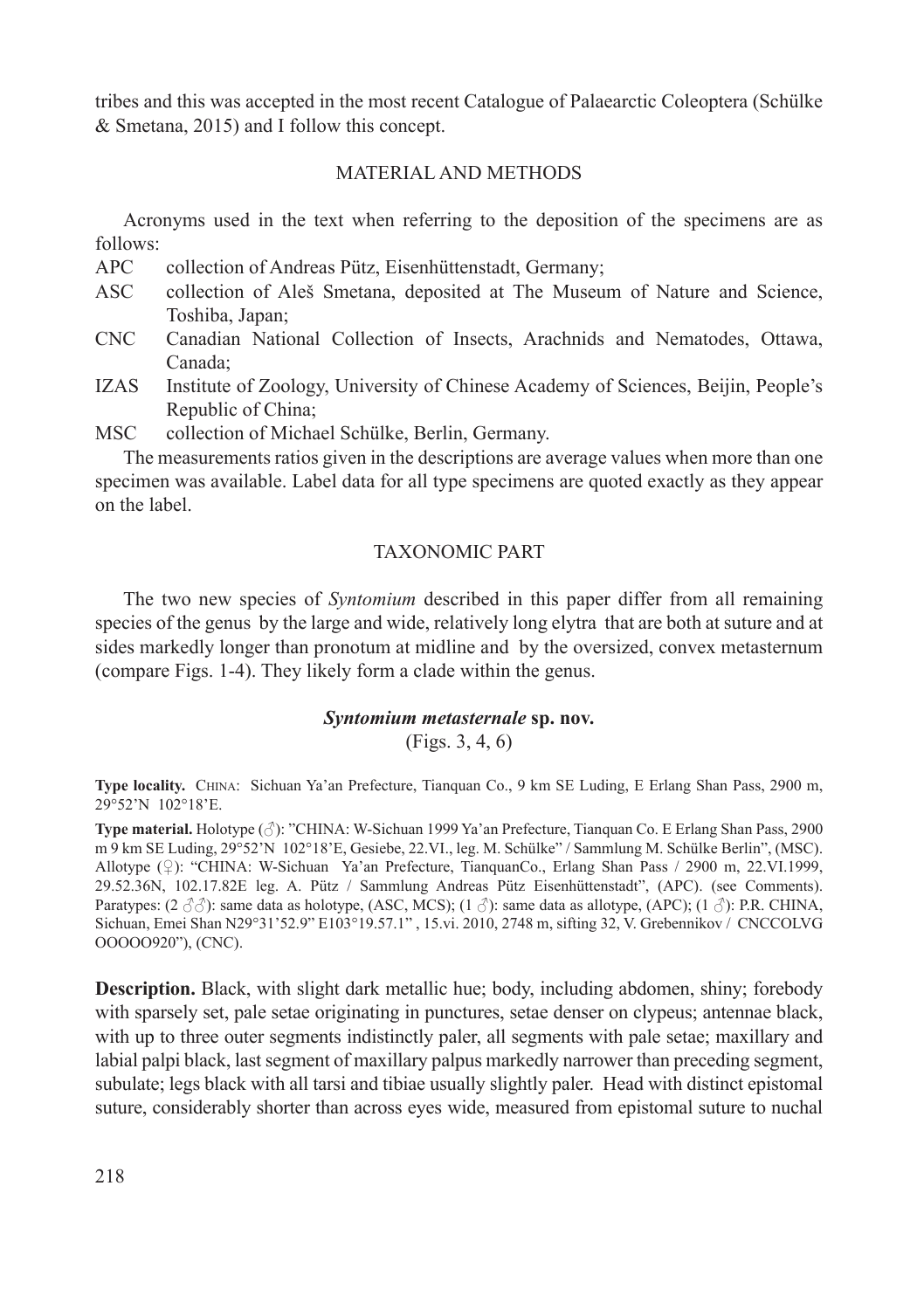constriction (ratio 0.48), including eyes distinctly narrower than pronotum at widest point (ratio 0.75); eyes moderately convex, taking entire lateral portions of head, obliterating temples (length 8.0 units); clypeus large, subarcuate anteriorly; labrum deeply, widely emarginated; vertex of head with deep and coarse, partially confluent punctures, areas mediad and posteriomediad of eyes with a few finer punctures; surface between punctures without any microsculpture; neck separated from head by distinct groove, with distinct scale-like microsculpture on lateral and declined portions; antennae each of typical *Syntomium*-configuration, three outer segments forming a loose, but distinct club. Pronotum (Fig. 3) relatively narrow, slightly wider than long (ratio 1.19), considerably narrower than combined elytra at widest point (ratio 0.543); highly transversely convex in anterior half, gradually flattened toward posterior margin, widest at about anterior third and from there in straight or slightly concave line narrowed toward more or less obtusely angulate posterior angles; lateral margins each with inconspicuous, obtuse crenulation; middle portion of pronotum, except for about apical fourth, bearing only scattered fine punctures, with large and deep, partially confluent, pit-like punctures and with narrow, longitudinal smooth elevation in front of posterior margin, lateral portions of pronotum with coarse, but distinctly finer punctures than those pit-like ones; interspaces between punctures without any microsculpture. Scutellum with oval impression. Metasternum (Fig. 4) large, convex, widely separating middle and hind coxae, finely, sparsely punctate, punctures with short pale setae. Elytra (Fig. 3) large and wide, relatively long, both at suture and at sides markedly longer than pronotum at midline (respective ratios 1.692 and 1.923), their maximum width longer that their maximum length (from humerus to the farthest point on posterior margin) (ratio 1.140); each elytron dilated posteriad from humerus to slightly past midlength and from there markedly, slightly arcuately narrowed mediad to an obtuse point on posterior margin and from there considerably, continuously and in a straight line narrowed toward the vaguely dehiscent suture (Fig. 6); disc of each elytron with very coarse, partially confluent punctures, base and the markedly sloping lateral portion with considerably finer punctures, punctures with short, pale setae; interspaces between punctures without microsculpture. Abdomen entirely exposed starting with tergite 4, each tergite smooth, shiny, with sparse micropunctulae bearing pale microsetae, tergite seven with posterior margin fimbriate.

Male. Aedeagus (Fig. 8) elongate, with voluminous bulbus; median lobe narrow, subparallel-sided, with apical portion narrowly, shortly split, each arm bearing a knob-like structure at apex; parameres each quite narrow and long, not reaching apex of median lobe, without any setae.

Female. Genital segment not studied. Length 1.8-2.1 mm.

**Differential diagnosis.** Differs from all congeners, except for *S. sororium* sp. nov., by the large and wide, relatively long elytra that are both at suture and at sides markedly longer than pronotum at midline, and by the oversized, convex metasternum.

**Geographical distribution.** The species is at present known from two mountain ranges in Sichuan: Erlang Shan and Emei Shan.

**Bionomics.** Specimens were collected at the elevations of 2748 m to 2900 m by sifting, but no details of the habitat are available, except that the specimen from Emei Shan was sifted from floor litter in a deciduous forest (V. Grebennikov, personal communication).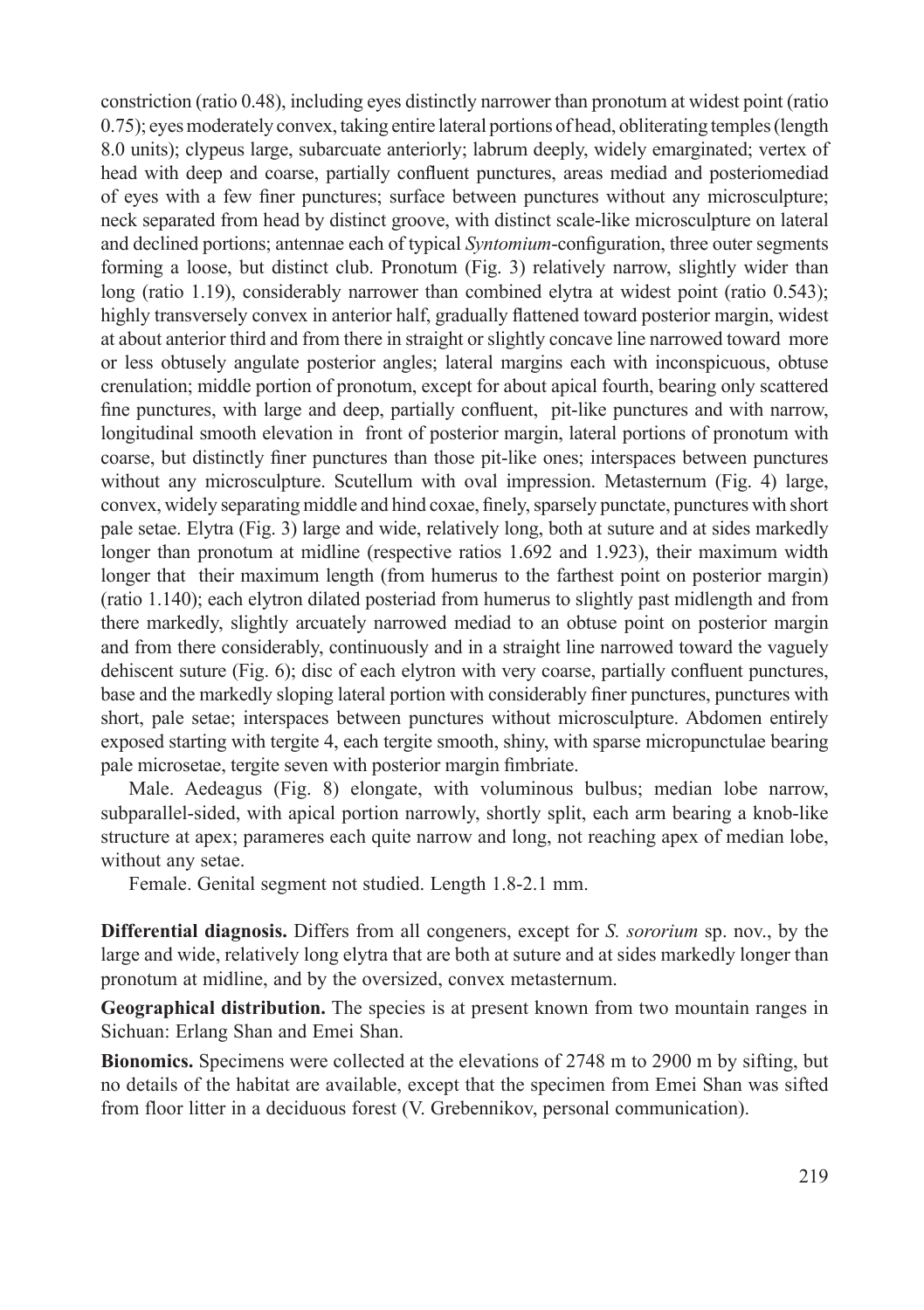

8

Figs. 1-7. *Syntomium aeneum*: 1- dorsal habitus; 2- ventral habitus; *Syntomium metasternale* sp. nov.: 3- dorsal habitus; 4- ventral habitus; 6- apical margin of elytra. *Syntomium sororium* sp. nov.: *5-* dorsal habitus; 7- apical margin of elytra. Figs. 1–4 were taken using directed little diffused light from two laterally oriented light sources; Fig. 5 was taken using much diffused ring light reflected from inside a white cone; these differences account for apparent "flatness" and lack of reflection on Fig. 5.

Fig. 8. *Syntomium metasternale* sp. nov.: aedeagus, ventral view.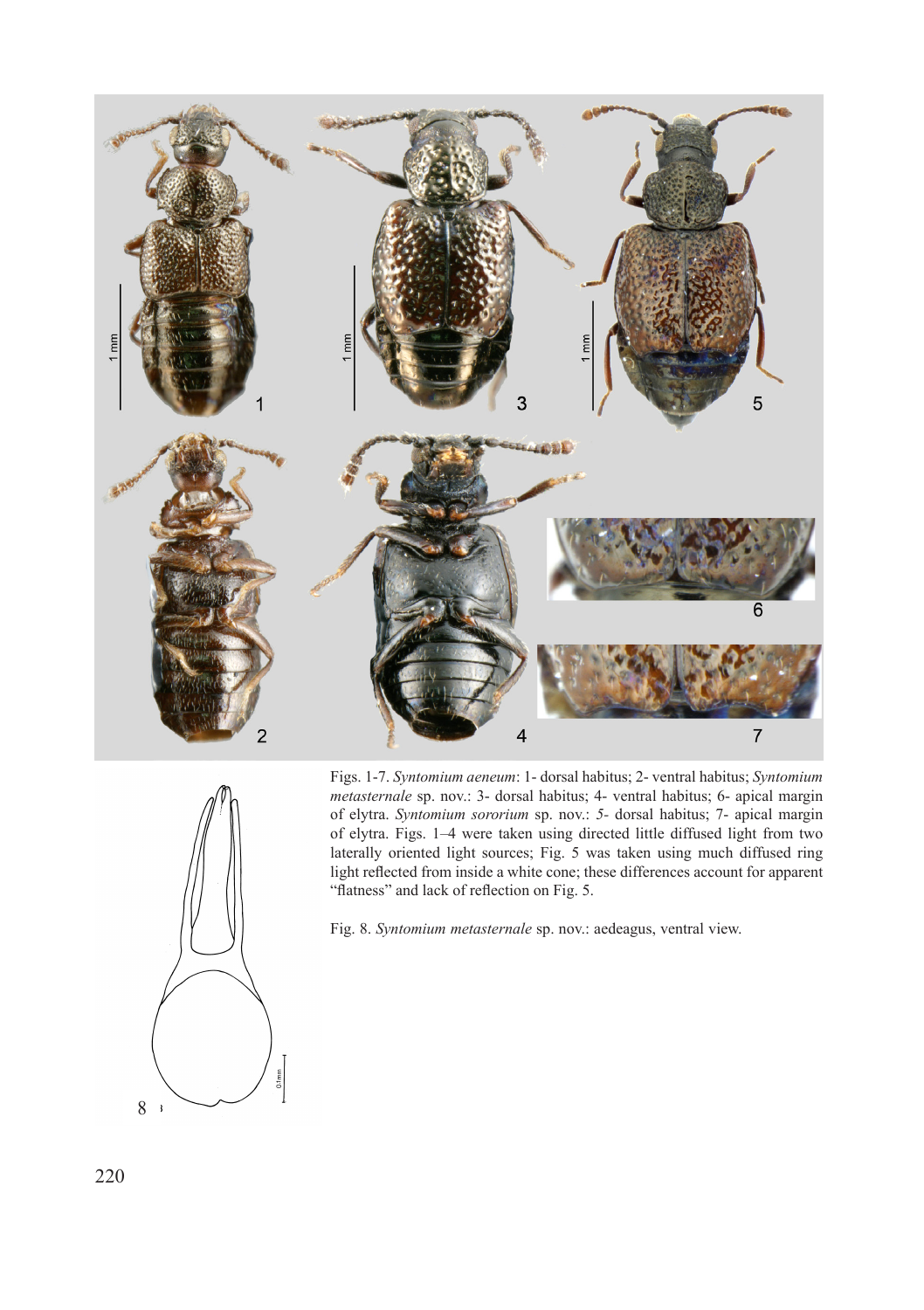**Comments.** The female allotype is a specimen in bad shape: broken in two pieces (abdomen separated, terminal parts of it mounted in Canada balsam on an transparent plate attached to the pin with the specimen), with middle and hind legs missing.

**Etymology.** The specific epithet is the Latin adjective *metasternalis*, -*e* (of metasternum), referring to the oversized metasternum of the species.

# *Syntomium sororium* **sp. nov.** (Figs. 5, 7)

**Type locality.** China: Sichuan, NE slope Gongga Shan, N29°50'50" E102°02'28", 3170 m. **Type material.** Holotype (♀): "P. R. CHINA: Sichuan, NE slope Gongga Shan, N29°50'50" E102°02'28", 09.vi.2011, 3170 m, sift 4, V. Grebennikov", (IZAS).

**Description and differential diagnosis.** In all character states similar to *S. metasternale* sp. nov., but different as follows: body larger and more robust, elytra particularly more voluminous. Three outer segments of antenna moderately paler than rest of antenna. Head wider (ratio width/length 0.44) with slightly more numerous punctures, more distinctly narrower than pronotum at widest point (ratio 0.729). Eyes larger (length 9.5 units). Pronotum wider (ratio width/length  $= 1.233$ ), but more distinctly narrower than combined elytra at widest point (ratio 0.492), with punctation of similar type and general appearance, but distinctly finer and more regular, particularly on disc (Fig. 5). Metasternum larger and more convex. Elytra (Fig. 5) larger and wider, both at suture and at sides more distinctly longer than pronotum at midline (respective ratios 1.827 and 2.0), shaped in a similar way as those of *S. mettasternale* sp. nov., but posterior margin continuing (not narrowed) from the obtuse point sinuously toward another obtuse point at the end of the markedly dehiscent suture (Fig. 7); each elytron with vague impression behind humerus; punctation of same character as that of *S. mettasternale* sp. nov., but slightly coarser on the disc.

Female. The holotype was not dissected, therefore no details of the sclerites of the genital segment are given. Length 2.7 mm.

Male. Unknown.

**Geographical distribution.** *Syntomium sororium* is at present known only from the type locality on Gongga Shan, Sichuan.

**Bionomics.** The holotype was taken by sifting ground litter in a deciduous forest at the elevation of 3170 m (V. Grebennikov, personal communication).

**Etymology.** The specific epithet is the Latin adjective *sororius*, -*a*, -*um* (sisterly), referring to the similarity of the two species.

ACKNOWLEDGMENTS. I thank Vasily Grebennikov, Canadian Food Inspection Agency, Ottawa, Canada for taking the color photographs and Go Sato, Agriculture and Agri-Food Canada, Ottawa, who carefully finished the line drawings.